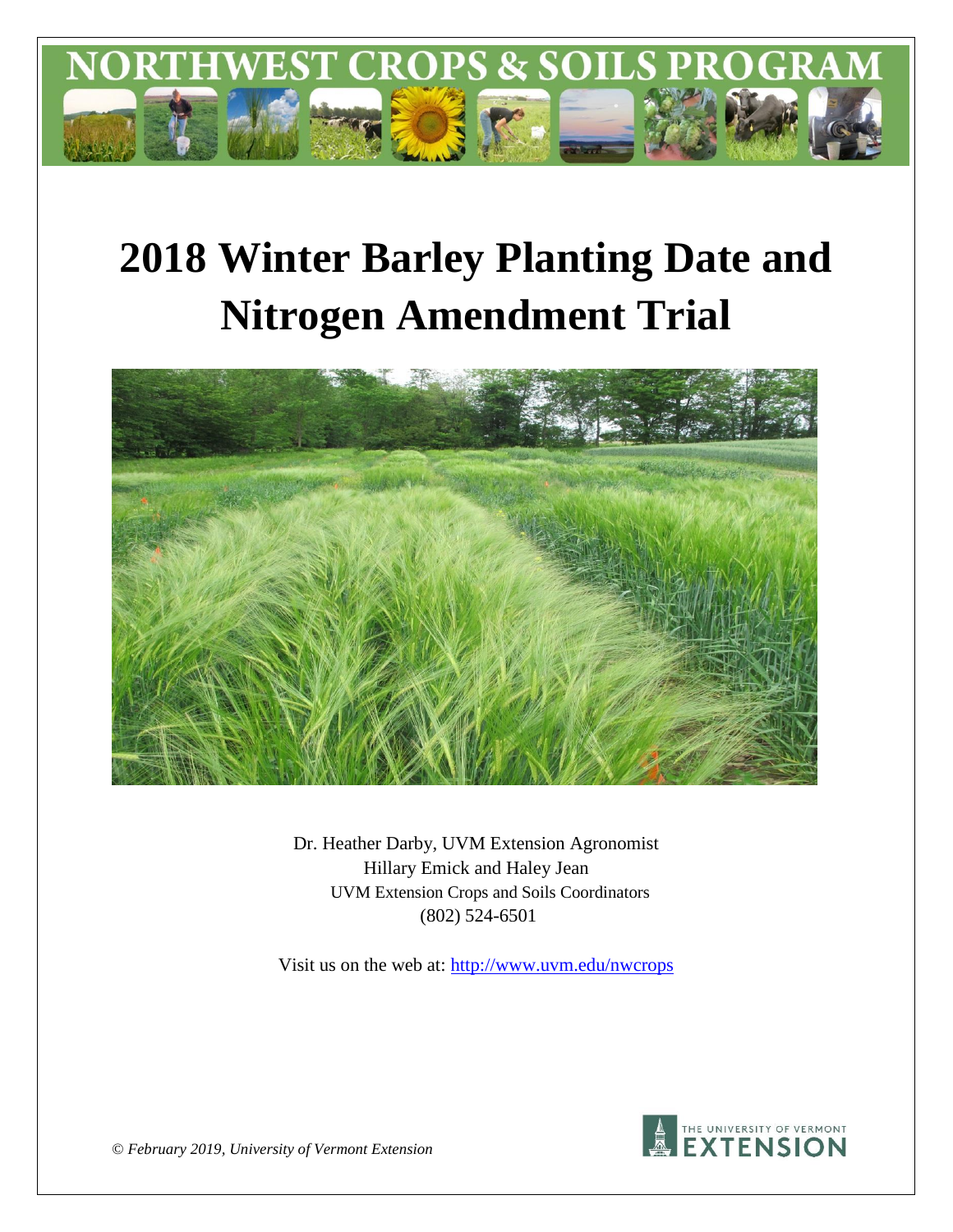#### **2018 WINTER BARLEY PLANTING DATE AND NITROGEN AMENDMENT TRIAL Dr. Heather Darby, University of Vermont Extension heather.darby[at]uvm.edu**

With the revival of the small grains industry in the Northeast and the strength of the locavore movement, craft breweries and distilleries have expressed an interest in sourcing local barley for malting. Malting barley must meet specific quality characteristics such as low protein content and high germination. Many farmers are also interested in barley as a concentrated, high-energy feed source for livestock. Depending on the variety, barley can be planted in either the spring or fall, and both two- and six-row barley can be used for malting and livestock feed. Winter barley has not been traditionally grown in the Northeast due to severe winterkill. However, newly developed varieties and a changing climate have encouraged our team to investigate this crop for the area. In 2017/2018, we undertook this project to evaluate the effects of winter barley planting date and quantity of fall and spring nitrogen (N) amendments on barley yields and quality.

## **MATERIALS AND METHODS**

The winter barley trial was carried out at Borderview Research Farm in Alburgh, Vermont. The experimental design was a randomized complete block with split plots and four replicates. The main plots were planting dates. Wintmalt barley was planted on 1-Sep, 15-Sep, and 28-Sep 2017. The split plots were N amendments. Plots received differing amounts of N in both fall 2017 and spring 2018. Plots were fertilized on 3-Oct 2017 with 25 lbs N ac<sup>-1</sup> or did not receive N. Additional N was added at 0, 25, 50, or 75 lbs  $ac^{-1}$  on 10-May 2018. Nitrogen was applied as calcium ammonium nitrate (27-0-0). The seedbed was prepared by conventional tillage methods. Plots were 5' x 20' and were seeded into a Benson rocky silt loam at 125 lbs  $ac^{-1}$  (400 seeds m<sup>-2</sup>) with a Great Plains cone seeder. Rows were spaced at 6". All plots were managed with practices similar to those used by producers in the surrounding areas (Table 1). Fall barley populations were measured post-emergence and prior to tillering on 4-Oct 2017 for the first two planting dates and on 17-Oct for the third planting date. The number of plants in two twelve inch sections were counted. Winter survival was assessed on 10-May 2018 by examining 25 plants per plot and counting how many were alive.

| <b>Trial information</b>     | <b>Borderview Research Farm</b><br>Alburgh, VT |  |  |  |
|------------------------------|------------------------------------------------|--|--|--|
| Soil type                    | Benson rocky silt loam                         |  |  |  |
| Previous crop                | Spring barley                                  |  |  |  |
| Seeding rate (plants $m-2$ ) | 400                                            |  |  |  |
| <b>Row spacing (in)</b>      | 6                                              |  |  |  |
| <b>Replicates</b>            | 4                                              |  |  |  |
| <b>Planting date</b>         | 1-Sep, 15-Sep, and 28-Sep 2017                 |  |  |  |
| Harvest date                 | 12-Jul 2018                                    |  |  |  |
| Harvest area (ft)            | $5 \times 20$                                  |  |  |  |
| <b>Tillage operations</b>    | Fall plow, spring disk & spike tooth<br>harrow |  |  |  |

|  |  |  |  |  |  | Table 1. Winter barley agronomic characteristics and trial information. |  |  |  |
|--|--|--|--|--|--|-------------------------------------------------------------------------|--|--|--|
|--|--|--|--|--|--|-------------------------------------------------------------------------|--|--|--|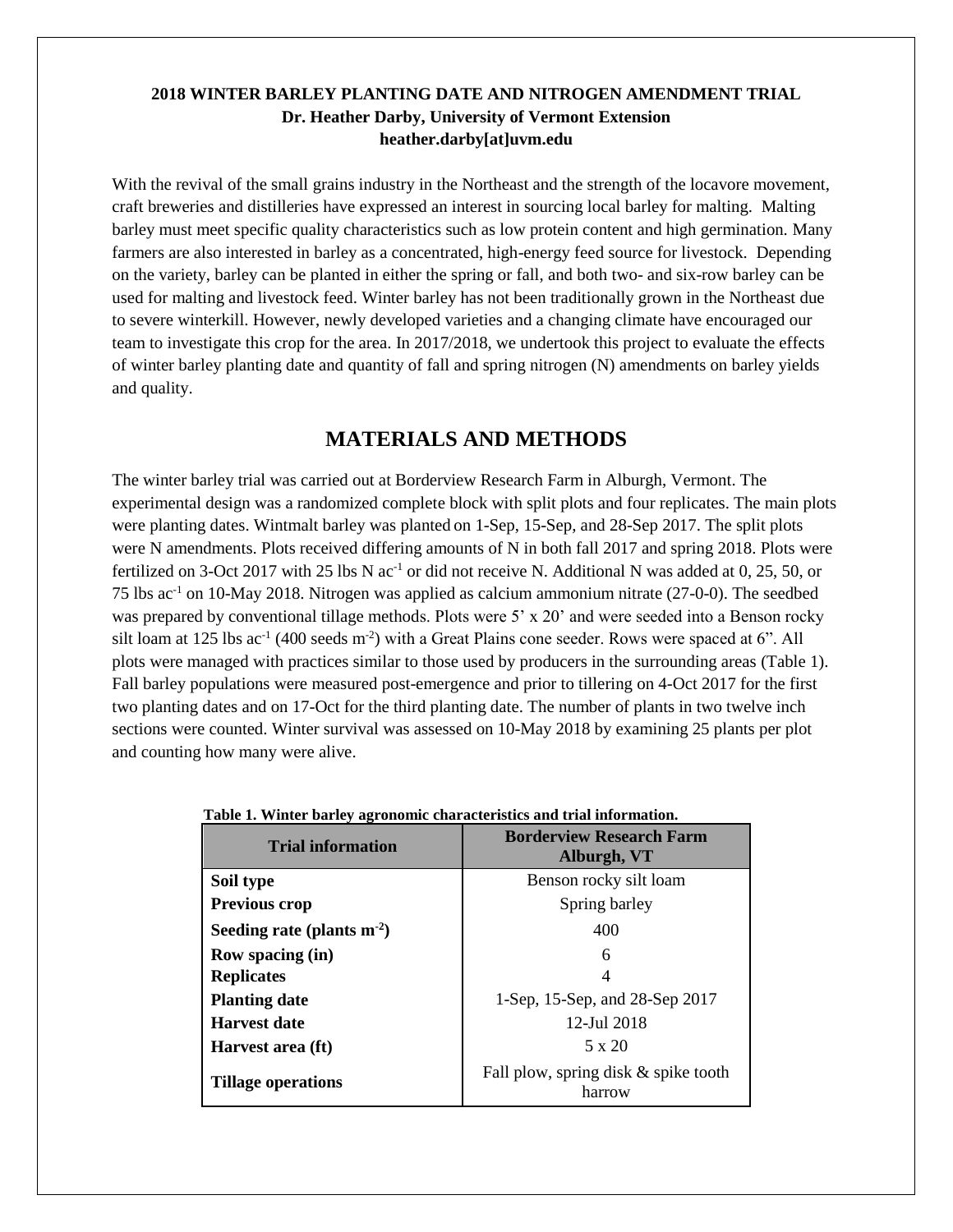Plant heights and lodging were assessed on 11-Jul 2018. Three plants per plot were measured in centimeters, including the barley head but not the awns. Lodging was assessed visually and rated on a scale from 0-9, where 0 indicated no lodging and 9 indicated that the entire plot was too lodged to harvest. The Wintmalt barley was harvested with an Almaco SPC50 small plot combine on 12-Jul 2018. Following the harvest of winter barley, seed was cleaned with a small Clipper cleaner. A one-pound subsample was collected to determine quality. Quality measurements included standard testing parameters used by commercial malt houses. Harvest moisture was determined for each plot using a DICKEY-john M20P moisture meter. Test weight was measured using a Berckes Test Weight Scale, which weighs a known volume of grain. Subsamples were ground into flour using the Perten LM3100 Laboratory Mill, and were evaluated for crude protein content using the Perten Inframatic 8600 Flour Analyzer. In addition, falling number for all barley varieties was determined using the AACC Method 56-81B, AACC Intl., 2000 on a Perten FN 1500 Falling Number Machine. Samples were also analyzed for deoxynivalenol (DON) using the Veratox DON 2/3 Quantitative test from the NEOGEN Corp. This test has a detection range of 0.5 to 5 ppm. Each variety was evaluated for seed germination by incubating 100 seeds in 4.0 mL of water for 72 hours and counting the number of seeds that did not germinate.

Data was analyzed using mixed model analysis procedure of SAS (SAS Institute, 1999). Replications were treated as random effects, and treatments were treated as fixed. Variations in yield and quality can occur because of variations in genetics, soil, weather and other growing conditions. Statistical analysis makes it possible to determine whether a difference among varieties is due to experimental treatments, or whether it might have occurred due to other variations in the field. At the bottom of each table, a p value is presented for each variable (i.e. yield). A small p value (close to zero) indicates strong statistical differences between varieties. A large p value (close to one) indicates weak statistical differences between varieties. A p value of 0.10 indicates that the differences between varieties are significant at 10% level of probability. Where the p value is 0.10, you can be sure in 9 out of 10 chances that there is a real difference between the varieties. Treatments that were not significantly lower in performance than the highest value in a particular column are indicated with an asterisk.

### **RESULTS AND DISCUSSION**

Seasonal precipitation and temperature recorded at a weather station in Alburgh, VT are shown in Table 2. Historical averages are for 30 years of data (1981-2010). Fall conditions were above average for temperature and below average for precipitation. While April was colder than normal, the rest of the spring and summer growing season was also both warmer and drier than average. There were 5323 Growing Degree Days (GDDs) in the eight month winter barley growing season, 278 more growingdegree-days than the 30-year average.

| THOICE, A CHAINT GHAM TOT A THREE DAILY! THIRD'S AT HITTING CHE I T |          |               |          |               |          |          |          |         |
|---------------------------------------------------------------------|----------|---------------|----------|---------------|----------|----------|----------|---------|
| Alburgh, VT                                                         | $Sep-17$ | <b>Oct-17</b> | $Nov-17$ | <b>Mar-18</b> | $Arr-18$ | $May-18$ | $Jun-18$ | July-18 |
| Average temperature $(^{\circ}F)$                                   | 64.4     | 57.4          | 35.2     | 30.4          | 39.2     | 59.5     | 64.4     | 74.1    |
| Departure from normal                                               | 3.76     | 9.16          | $-2.96$  | $-0.66$       | $-5.58$  | 3.10     | $-1.38$  | 3.51    |
|                                                                     |          |               |          |               |          |          |          |         |
| Precipitation (inches)                                              | 1.8      | 3.3           | 2.3      | 1.5           | 4.4      | 1.9      | 3.7      | 2.4     |
| Departure from normal                                               | $-1.80$  | $-0.31$       | $-0.84$  | $-0.70$       | 1.61     | $-1.51$  | 0.05     | $-1.72$ |
|                                                                     |          |               |          |               |          |          |          |         |
| Growing Degree Days (32-95°F)                                       | 971      | 786           | 202      | 90            | 272      | 853      | 973      | 1305    |
| Departure from normal                                               | .13      | 284           | 17       | 90            | $-112$   | 97       | $-42$    | 107     |

**Table 2. Weather data for winter barley variety trial in Alburgh, VT.**

Based on weather data from a Davis Instruments Vantage Pro2 with WeatherLink data logger. Historical averages are for 30 years of NOAA data (1981-2010) from Burlington, VT.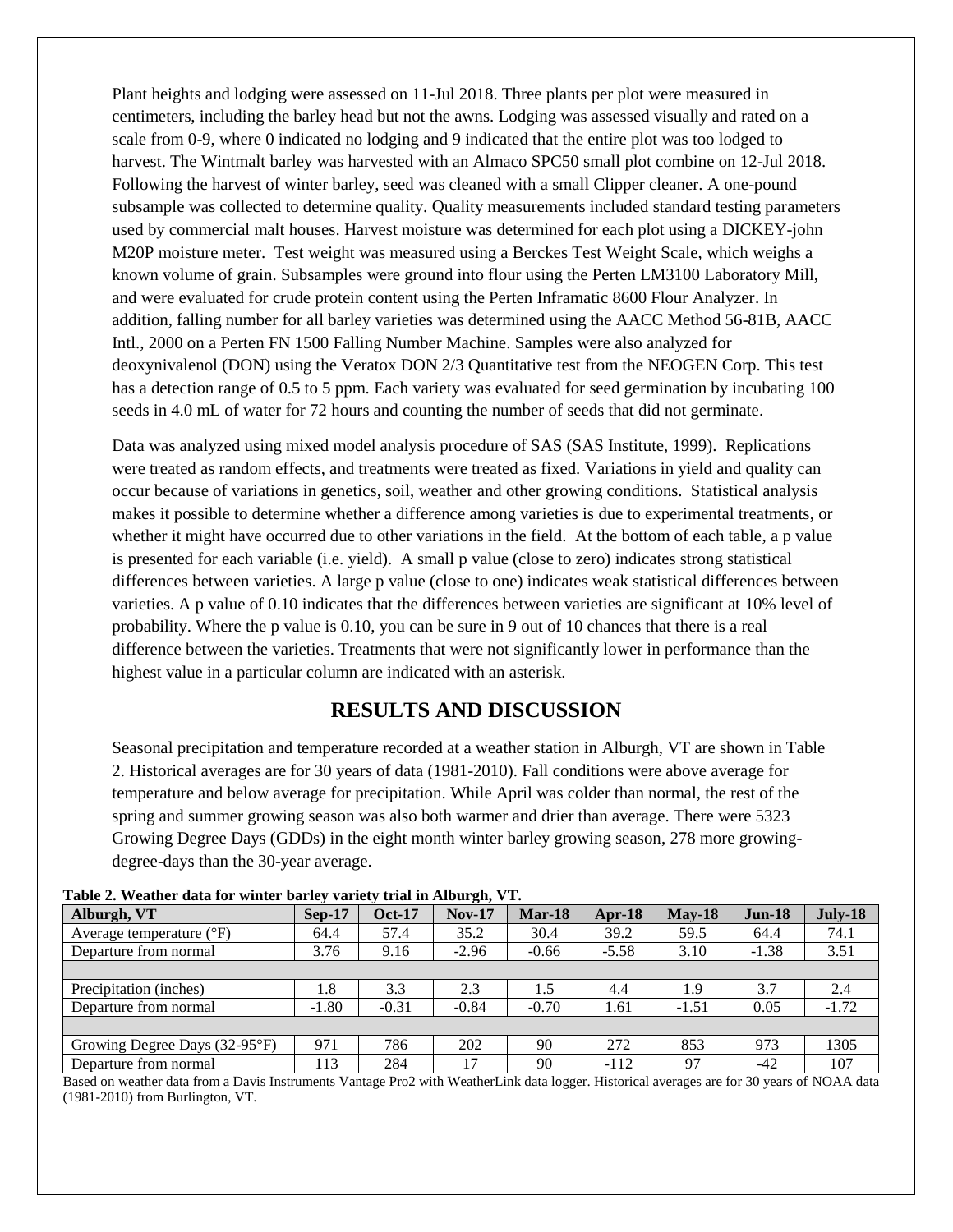#### *Impact of Planting Date:*

There were significant differences between planting dates for population, winter survival, height, harvest moisture, test weight, harvest yield, crude protein, DON, falling number and germination. The last planting date performed the best in all categories except crude protein. It had both the highest fall populations and winter survival, likely contributing to the higher yield than the other planting dates. The third planting date was the only one that did not need to be dried down for storage (harvest moisture less than 14%) and also the only planting date with a test weight above the industry minimum of 48 lbs bu<sup>-1</sup>. The first planting date had the highest crude protein of 10.5%. All three planting dates were within the desirable range of 9-11% for malting barley. Although the third planting date had the lowest DON concentration at 0.1 ppm, all planting dates were well below the FDA threshold for human consumption of 1 ppm. All planting dates had a falling number above 220. The third planting date was the only one with germination above 95%, which is desirable for malting barley.

| Planting<br>date | Populations      | Winter<br>survival | Height         | Harvest<br>moisture | Test<br>weight         | <b>Harvest</b><br>yield |
|------------------|------------------|--------------------|----------------|---------------------|------------------------|-------------------------|
|                  | plants $m-2$     | %                  | cm             | $\%$                | $lbs$ bu <sup>-1</sup> | $lbs$ ac <sup>-1</sup>  |
| 5-Sep            | 344 <sup>b</sup> | $47.6^\circ$       | $57.1^{\circ}$ | $18.4^{b}$          | $40.3^\circ$           | 1208 <sup>c</sup>       |
| $15-Sep$         | 361 <sup>b</sup> | 59.6 <sup>b</sup>  | $64.1^{b}$     | 17.7 <sup>b</sup>   | $44.5^{b}$             | $2170^{\rm b}$          |
| $28-Sep$         | 438 <sup>a</sup> | 87.3 <sup>a</sup>  | $72.5^{\rm a}$ | 13.8 <sup>a</sup>   | 49.6 <sup>a</sup>      | 3851 <sup>a</sup>       |
|                  |                  |                    |                |                     |                        |                         |
| LSD(0.10)        | 35.3             | 10.0               | 2.05           | 1.29                | 1.25                   | 262                     |
| Trial mean       | 381              | 64.8               | 64.6           | 16.6                | 44.8                   | 2410                    |

|  |  | Table 3. Impact of planting date on barley harvest and quality, Alburgh, VT, 2018. |  |  |
|--|--|------------------------------------------------------------------------------------|--|--|
|--|--|------------------------------------------------------------------------------------|--|--|

| Planting<br>date | Crude<br>protein<br>@ 12%<br>moisture | <b>DON</b>        | Falling<br>number | Germination       |
|------------------|---------------------------------------|-------------------|-------------------|-------------------|
|                  | $\frac{0}{0}$                         | ppm               | seconds           | $\%$              |
| 5-Sep            | $10.5^{\rm a}$                        | 0.29 <sup>c</sup> | $276^\circ$       | $85.2^\circ$      |
| $15-Sep$         | $10.1^a$                              | $0.18^{b}$        | 326 <sup>b</sup>  | $91.6^{b}$        |
| 28-Sep           | 9.2 <sup>b</sup>                      | 0.10 <sup>a</sup> | 356 <sup>a</sup>  | 97.6 <sup>a</sup> |
| LSD(0.10)        | 0.52                                  | 0.05              | 12.5              | 2.55              |
| Trial mean       | 9.9                                   | 0.19              | 319               | 91.4              |

Top performer treatments are shown in **bold**.

Within a column, planting dates with the same letter performed statistically similar.

#### *Impact of Nitrogen Amendment:*

Plots were fertilized on 3-Oct 2017 with either no N or 25 lbs N  $ac^{-1}$ . Additional N was added on 10-May 2018 at either 0, 25, 50, or 75 lbs ac<sup>-1</sup>. There were significant differences between nitrogen treatments in population, harvest moisture, test weight, yield, protein, DON, falling number and germination. The highest population was observed in the 25-25 treatment. The average population for the plots receiving N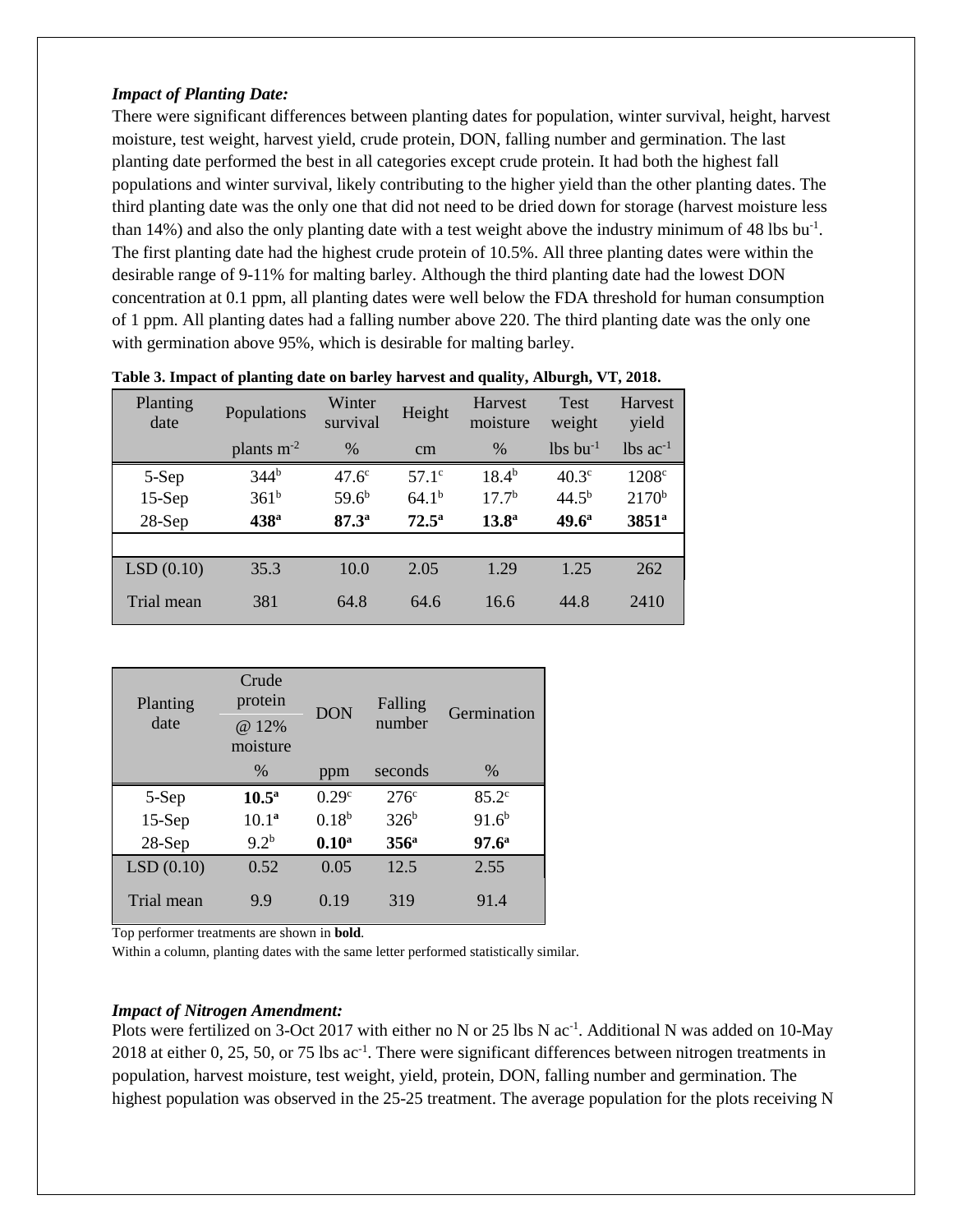in the fall was 382, just over the trial average, while the average population for the plots that did not receive N in the fall was 379, just under the trial average. Winter survival ranged from 71.3% (0-25 nitrogen treatment) to 57.3% (25-75 N treatment). There was no discernable effect of fall fertilization on winter survival. When averaged by N treatment, all treatments were above 14% moisture and below the desired test weight of 48 lbs bu<sup>-1</sup>. The 0-75 treatment had the lowest moisture at 15% and the highest test weight at  $46.2$  lbs bu<sup>-1</sup>. The 0-75 treatment also had the highest yield at 2774 lbs  $ac^{-1}$ . This was statistically similar to the 0-50, 25-0, and 25-75 yields, which were all above 2500 lbs bu<sup>-1</sup>. The two highest yielding treatments that were amended with  $75$  lbs N  $ac^{-1}$  in the spring were in the highest yielding, implying that spring nitrogen application may have been more beneficial than fall application for increasing yield.

| Fall-Spring<br>nitrogen | Populations      | Winter<br>Survival | Height              | Harvest<br>moisture | <b>Test</b><br>weight  | Harvest<br>yield               |
|-------------------------|------------------|--------------------|---------------------|---------------------|------------------------|--------------------------------|
| $lbs$ ac <sup>-1</sup>  | plants $m^{-2}$  | %                  | cm                  | $\%$                | $lbs$ bu <sup>-1</sup> | $\lambda$ lbs ac <sup>-1</sup> |
| $0-0$                   | $374^{ab}$       | 69.7               | 60.9 <sup>c</sup>   | 16.6 <sup>ab</sup>  | $44.7^{ab}$            | 1988 <sup>c</sup>              |
| $0 - 25$                | $375^{ab}$       | 71.3               | $61.9^{bc}$         | $15.3^{\circ}$      | 46.0 <sup>a</sup>      | 2286bc                         |
| $0 - 50$                | 401 <sup>a</sup> | 61.3               | $66.4^{\mathrm{a}}$ | $16.4^{ab}$         | 44.8 <sup>ab</sup>     | $2521^{ab}$                    |
| $0 - 75$                | $365^{ab}$       | 63.3               | 64.9 <sup>ab</sup>  | 15.0 <sup>a</sup>   | 46.2 <sup>a</sup>      | $2774^{\rm a}$                 |
| $25-0$                  | 339b             | 67.0               | $65.1^{ab}$         | $17.7^{bc}$         | $43.8^{b}$             | 2547ab                         |
| $25 - 25$               | 421 <sup>a</sup> | 65.0               | $64.7^{ab}$         | $17.1^{ab}$         | 44.8 <sup>ab</sup>     | 2258bc                         |
| $25 - 50$               | 406 <sup>a</sup> | 63.7               | $65.8^{a}$          | 15.6 <sup>ab</sup>  | $44.3^{ab}$            | $2281^{bc}$                    |
| $25 - 75$               | $366^{ab}$       | 57.3               | 66.7 <sup>a</sup>   | 19.3 <sup>c</sup>   | $43.5^{b}$             | $2622^{ab}$                    |
| LSD(0.10)               | 57.6             | <b>NS</b>          | 3.35                | 2.1                 | 2.04                   | 429                            |
| Trial mean              | 381              | 64.8               | 64.6                | 16.6                | 44.8                   | 2410                           |

**Table 4. Impact of nitrogen amendment on barley harvest and quality, Alburgh, VT, 2018.**

| Fall-Spring            | Crude<br>protein  | <b>DON</b><br>Falling |                   | Germination       |
|------------------------|-------------------|-----------------------|-------------------|-------------------|
| nitrogen               | @ 12%<br>moisture |                       | number            |                   |
| $lbs$ ac <sup>-1</sup> | $\%$              | ppm                   | seconds           | $\%$              |
| $0 - 0$                | 9.1 <sup>c</sup>  | $0.18^{ab}$           | 296 <sup>c</sup>  | $88.8^{b}$        |
| $0 - 25$               | $9.8^{bc}$        | $0.13^{\rm a}$        | 337 <sup>a</sup>  | $91.5^{ab}$       |
| $0 - 50$               | 10.2 <sup>b</sup> | $0.18^{ab}$           | 332 <sup>a</sup>  | 92.1ab            |
| $0 - 75$               | 9.6 <sup>b</sup>  | $0.19^{ab}$           | 333 <sup>a</sup>  | 94.1 <sup>a</sup> |
| $25-0$                 | 9.7 <sup>bc</sup> | 0.17 <sup>ab</sup>    | $318^{ab}$        | $92.3^{ab}$       |
| $25 - 25$              | 9.7 <sup>bc</sup> | 0.23 <sup>b</sup>     | $311^{bc}$        | 92.9 <sup>a</sup> |
| $25 - 50$              | 10.1 <sup>b</sup> | 0.23 <sup>b</sup>     | 320 <sup>ab</sup> | 91.4ab            |
| $25 - 75$              | $11.5^{\circ}$    | $0.23^{b}$            | $308^{bc}$        | $88.3^{b}$        |
| LSD(0.10)              | 0.85              | 0.07                  | 20.5              | 4.16              |
| Trial mean             | 9.95              | 0.19                  | 319               | 91.4              |

Top performer treatments are shown in **bold**.

Within a column, planting dates with the same letter performed statistically similar. NS indicates no significant differences between treatments.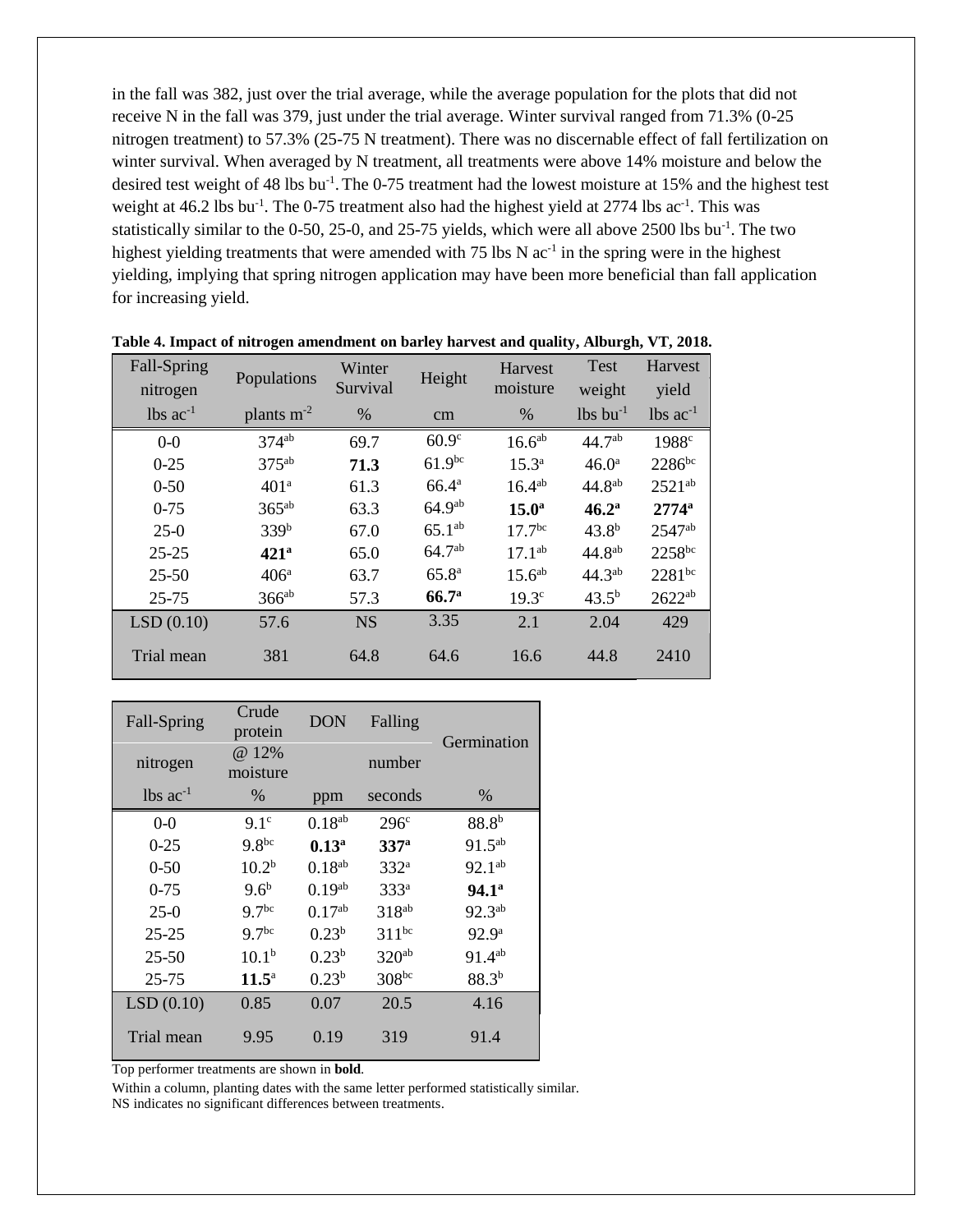The highest crude protein was in the 25-75 treatment, the treatment that received the most total N. This treatment produced grain slightly above the desirable range for malting barley of 9-11%. Protein for all other treatments was in the desirable range. This indicates that 75 lbs of N ac<sup>-1</sup> applied in the spring with a modest addition of fall applied N can increase yield and protein concentrations. The lowest DON concentrations were in the 0-25 nitrogen treatment, which had DON levels of 0.13 ppm. All treatments had DON below the 1 ppm FDA standard. The highest falling number was 337 seconds (0-25 treatment). Falling number for all treatments was above 220. The germination for all N treatments averaged below the industry standard of 95% for malting barley. The 0-75 nitrogen treatment had the highest germination at 94.1%

#### *Interactions between treatments:*

There was a significant interaction between planting date and nitrogen amendment for yield  $(p=0.0488)$ (Figure 1). This indicates that planting dates responded differently to nitrogen treatments. The third planting date had the highest yield, and barley in this planting date had an increased yield with fall nitrogen amendment of 25 lbs ac<sup>-1</sup> compared to the plots in this planting date that were not fertilized in the fall. The two treatments that had a spring nitrogen application of 75 lbs  $ac^{-1}$  were also high yielding. There was no discernable effect of nitrogen application within the first or second planting dates.



**Figure 1: Interaction between planting date and nitrogen amendment for yield (p=0.0488).**